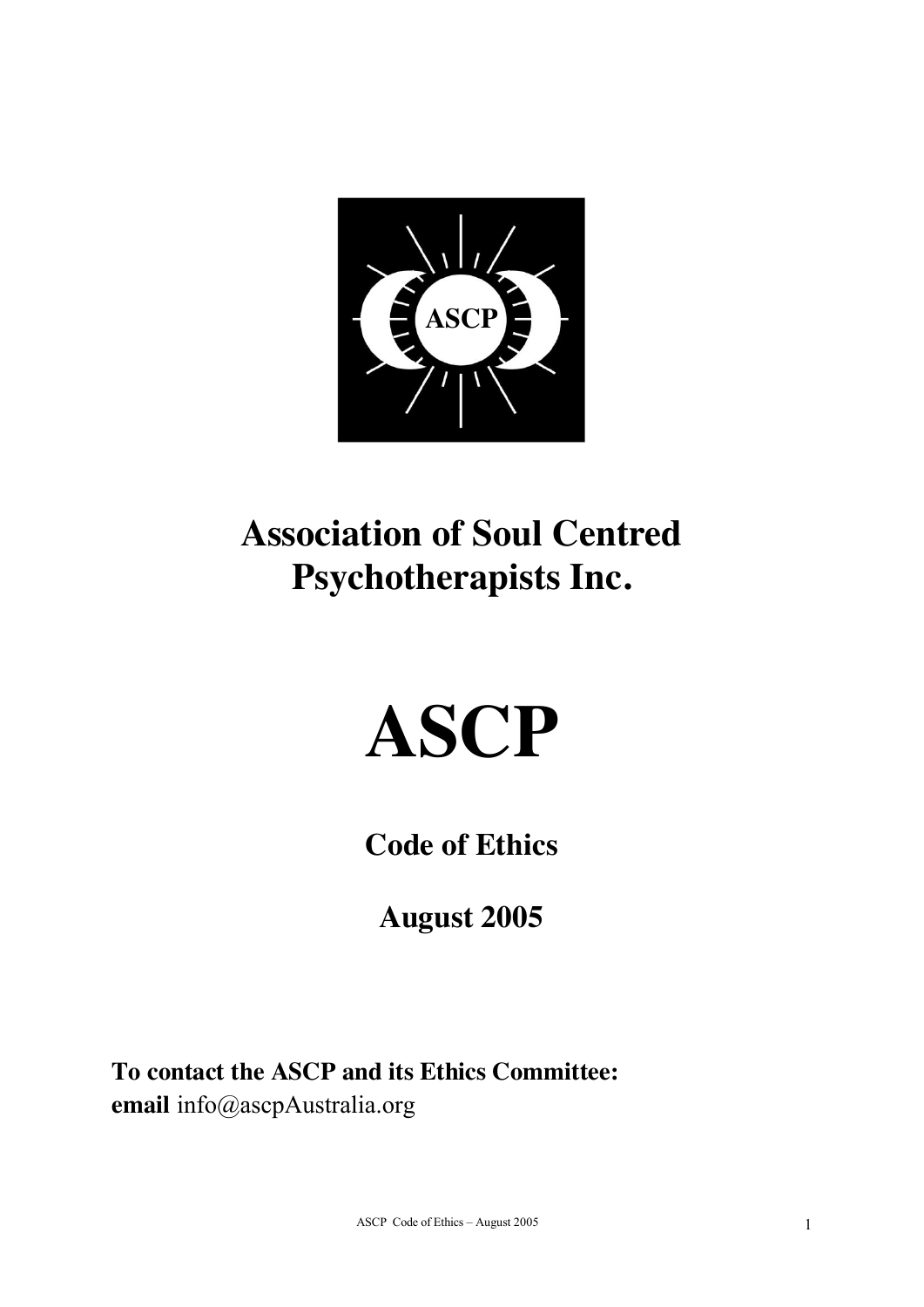# **Section I**

| <b>Introduction</b>                                                 | 4 |
|---------------------------------------------------------------------|---|
| 1. Foreword                                                         | 4 |
| 1.1 Intention of this Document                                      | 4 |
| 1.2 Contents                                                        | 4 |
| 1.3 Terms                                                           | 4 |
| 2. Preamble                                                         | 5 |
| 2.1 Background to the Association of Soul Centred Psychotherapists  | 5 |
| 2.2 Development of the Code of Ethics                               | 5 |
| 2.3 About the Code of Ethics                                        | 5 |
| 2.4 The Code Binds All Members of ASCP, including Associate Members | 6 |
| 3. Dealing with Breaches of the Codes of Ethics and Conduct         | 6 |
| 4. Explanation Of Terms                                             | 6 |

# **Section II**

| Code of Ethics and Principles of Soul Centred Psychotherapy Practice                                                                                                    | 10              |
|-------------------------------------------------------------------------------------------------------------------------------------------------------------------------|-----------------|
| 1. Soul Centred psychotherapists respect the essential humanity, worth and dignity<br>in all people and promote these values in their work                              | 10              |
| 2. Soul Centred psychotherapists adopt an Holistic Approach                                                                                                             | 10              |
| 3. Soul Centred psychotherapists promote the health and wellbeing of Individuals                                                                                        | 10              |
| 4. Soul Centred psychotherapists maintain professional boundaries and avoid<br>conflict of interest                                                                     | 11              |
| 5. Soul Centred psychotherapists respect the confidentiality and privacy of clients                                                                                     | 12 <sup>2</sup> |
| 6. Soul Centred psychotherapists maintain high standards of professional<br>competence and integrity                                                                    | 13              |
| 7. Soul Centred psychotherapists as teachers, supervisors and researchers<br>are dedicated to high standards of scholarship through education, research<br>and training | 14              |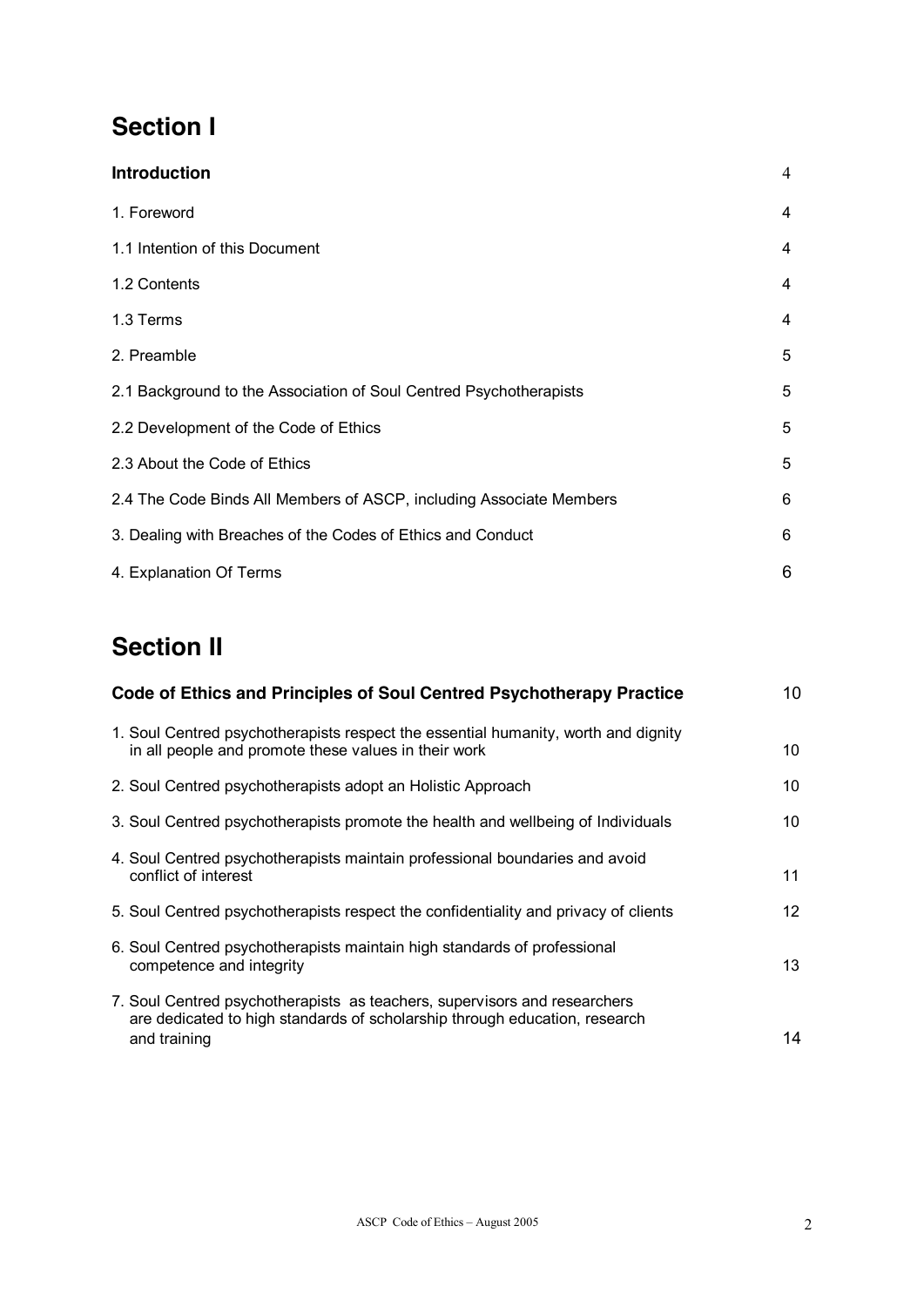# **Section III**

| <b>Conduct for Financial Arrangements and Advertising</b> | 16  |
|-----------------------------------------------------------|-----|
| 1. Financial Arrangements                                 | 16. |
| 2. Advertising                                            | 17  |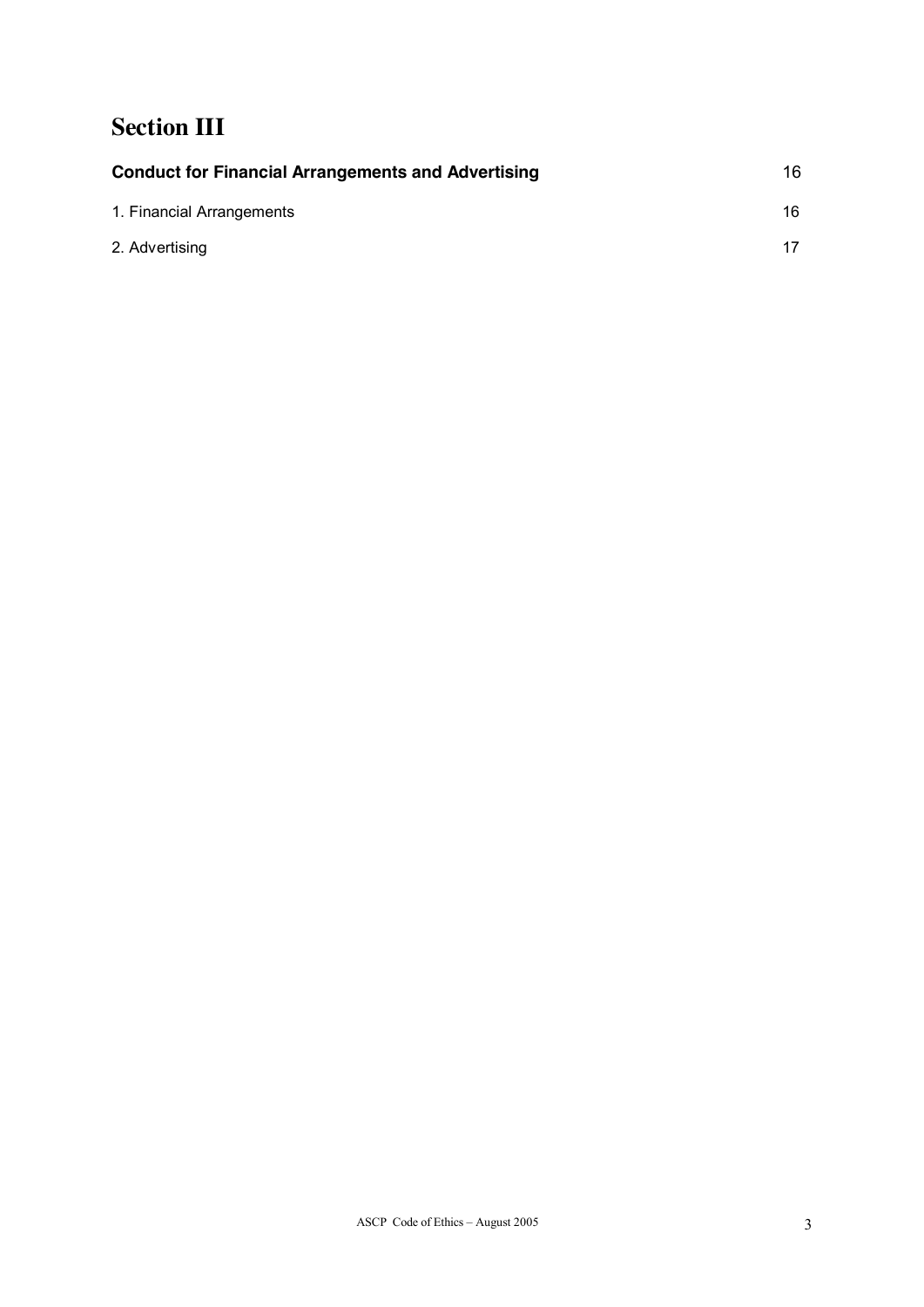# **Section I. Introduction**

## **1. Foreword**

#### **1.1 Intention of this Document**

This document is a reference for **Soul Centred psychotherapists**, people who use **Soul Centred psychotherapy** services, people who are considering using **Soul Centred psychotherapy** services and anyone wanting a better understanding of **Soul Centred psychotherapy** as it is practised in Australia. This document also assists **Soul Centred psychotherapists** to deal with ethical dilemmas. It is based on the principle that, when faced with an ethical dilemma, the **Soul Centred psychotherapist** should adopt the course of action which maximises the good, and does the least harm for all people involved.

#### **1.2 Contents**

This document contains the:

- i. Code of Ethics
- ii. Principles of Practice and
- iii. Conduct for financial arrangements and advertising of the Association of Soul Centred Psychotherapists Inc (ASCP Inc).

For copyright or other information please contact the Ethics Committee of ASCP.

#### **1.3 Terms**

For the purposes of this document some terms are explained in detail in section 4. These include terms that may mean different things to different people (for example '**soul**'). These terms are described in detail to make sure the reader understands the way they are used for the purposes of this document. Where these terms appear in the text they are written in bold (for example: **Soul Centred psychotherapy**).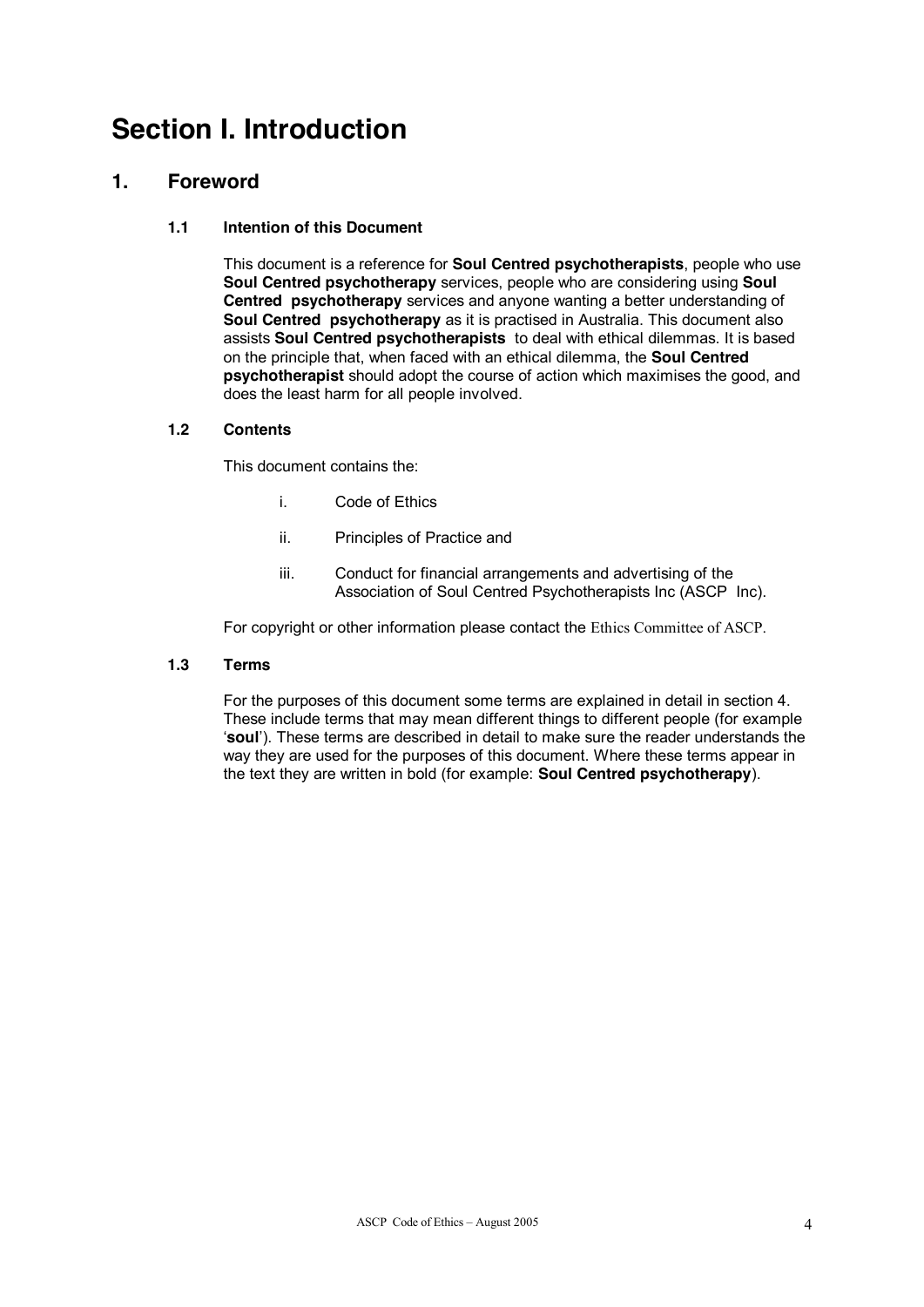## **2. Preamble**

**2.1 Background to the Association of Soul Centred Psychotherapists Inc**  The Association of Soul Centred Psychotherapists Inc (ASCP ) is a voluntary nonprofit organisation. It developed from the regular meetings of the Soul Centred psychotherapy development group. Originally formed in 1998, the group was incorporated in 2003.

The organisation's aims are:

- i. To foster and advance the practice and theory of **Soul Centred psychotherapy**,
- ii. To support ongoing professional development in **Soul Centred psychotherapy**, and
- iii. To represent **Soul Centred psychotherapy** to the wider community.
- ASCP achieves these aims by:
	- a) Stimulating appropriate research (Soul Centred research methodology is heuristic, with a basis in phenomenological theory).
	- b) Establishing suitable standards of practice and training, and
	- c) Promoting public awareness of relevant issues.

ASCP offers three levels of membership: Full, Associate and Affiliate.

- **2.1.1** Relationship between ASCP and training providers.
	- i. The provision of training and supervision is the responsibility of the training providers approved by the ASCP.
	- ii. The setting of acceptable minimum standards of training and supervision for ASCP membership is the responsibility of the ASCP.
	- iii. ASCP approved training providers shall not serve as members of ASCP committees.

#### **2.2 Development of the Code**

This Code was developed by the Ethics Committee of ASCP in collaboration with the membership at large. Elements of the codes of ethics adopted by parallel professional organisations have been incorporated into this document, namely the Australian Counselling Association, Australian Association of Somatic Therapists, and the Australian Traditional Medicine Society. The second edition of the code was produced in 2005 through consultation with PACFA. Assistance was also given by Melbourne College of Contemporary Psychotherapy, and Music and Imagery Association of Australia Inc. Reference was made to the Code of Ethics of the Victorian Association of Family Therapists.

#### **2.3 About the Code of Ethics**

ASCP is committed to ensuring that the practice of **Soul Centred psychotherapy** meets the highest ethical standards. As part of that commitment this Code of Ethics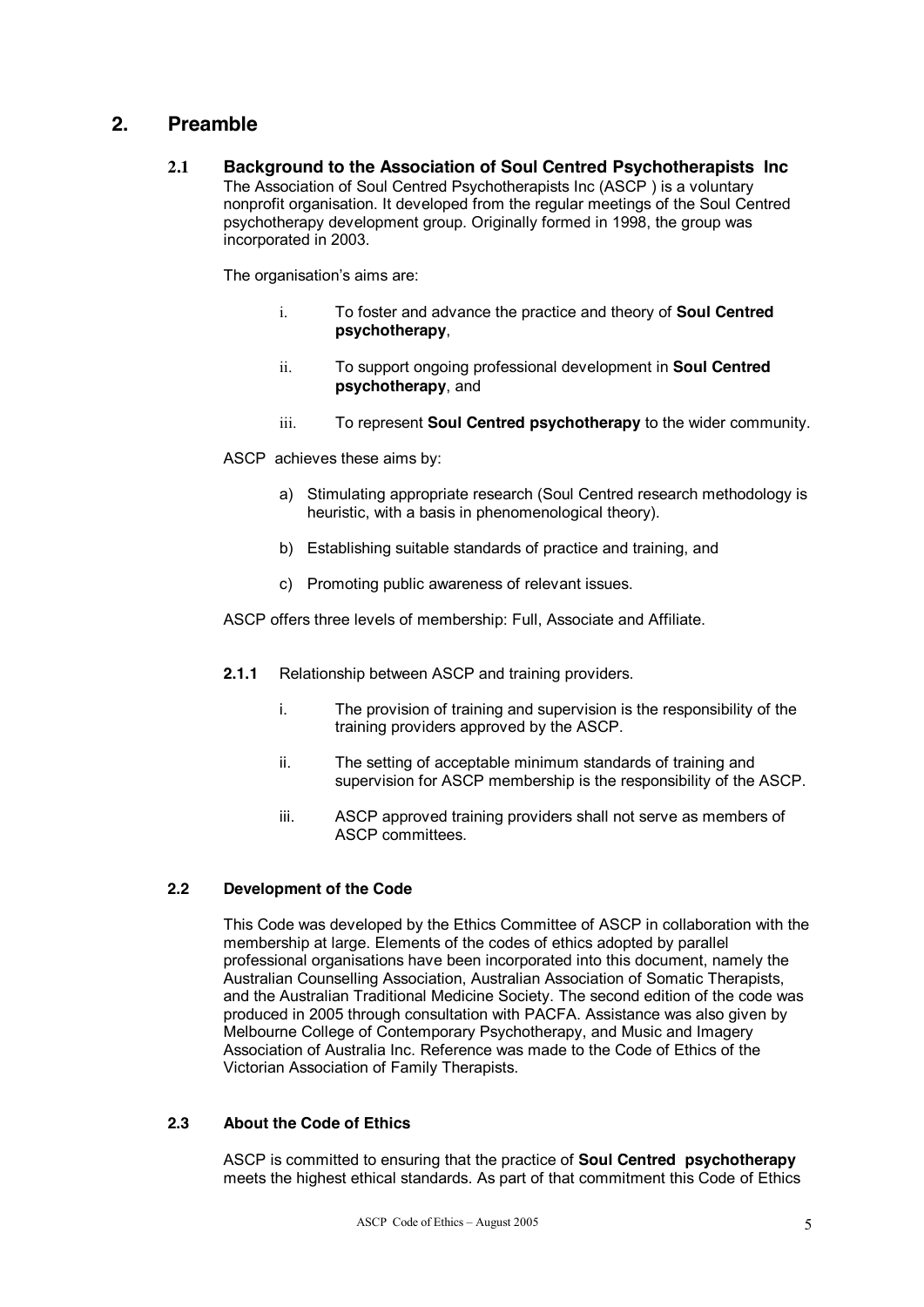reflects the principles of **Soul Centred psychotherapy** as well as accepted industry minimum standards of ethical practice and conduct. The Code of Ethics will be reviewed annually to ensure that it reflects professional and community values about the practice of counselling and psychotherapy.

#### **2.4 The Code Binds All Members of ASCP, Including Associate and Affiliate Members**

All members of ASCP, including Associate members, undertake to be accountable for their **Soul Centred psychotherapy** practice and adhere to the Code of Ethics contained in this document. This code applies as a binding guide to their professional conduct. This Code of Ethics applies also to Affiliate members in so far as their student behaviour reflects on **Soul Centred psychotherapy** and the ASCP.

# **3. Dealing with Breaches of the Codes of Ethics and Conduct**

All members of ASCP, including Associate and Affiliate Members, undertake to cooperate with any investigation of possible breaches of this Code of Ethics.

#### **3.1 Complaints Procedure**

- i. Possible breaches of the ASCP Code of Ethics are to be presented in writing to the Ethics Committee: inf[o@ascpAustralia](mailto:ASCP2005@hotmail.com).org
- ii. Complaints will be dealt with firstly by the Ethics Committee.
- iii. Detailed procedures for enquiry into complaints are available on request from:
	- ASCP Ethics Committee, email info@ascpAustralia.org

# **4. Explanation Of Terms**

#### **4.1 "Soul" and "Soul Centred psychotherapy"**

- **i.** "**Soul"** in the Oxford dictionary has 10 formal meanings. These include "moral and emotional part of man", "animating or essential part", and "emotional or intellectual energy". Soulful is defined as "having, expressing, appealing to the (esp. higher) emotional or intellectual qualities". One definition of soul is "the spiritual or immaterial part of man", a meaning that can lead to a confusion between soulful and spiritual. **Soul Centred psychotherapy** holds that Western culture has traditionally valued mind and spirit, as in science and organised religion, and neglected **soul**, as in the embodied experience of being human.
- **ii. Soul Centred psychotherapy** does not claim any particular province in working with the "spiritual or immaterial part of man", although the philosophy and principles of **Soul Centred psychotherapy** are grounded in theoretical approaches that respect the role of the unconscious in the human experience. This includes the collective unconscious as described by Dr Carl Jung. **Soul Centred Psychotherapy** addresses this through the study of classical mythology. These teaching stories have informed humanity throughout the ages and across cultures are studied and applied in the form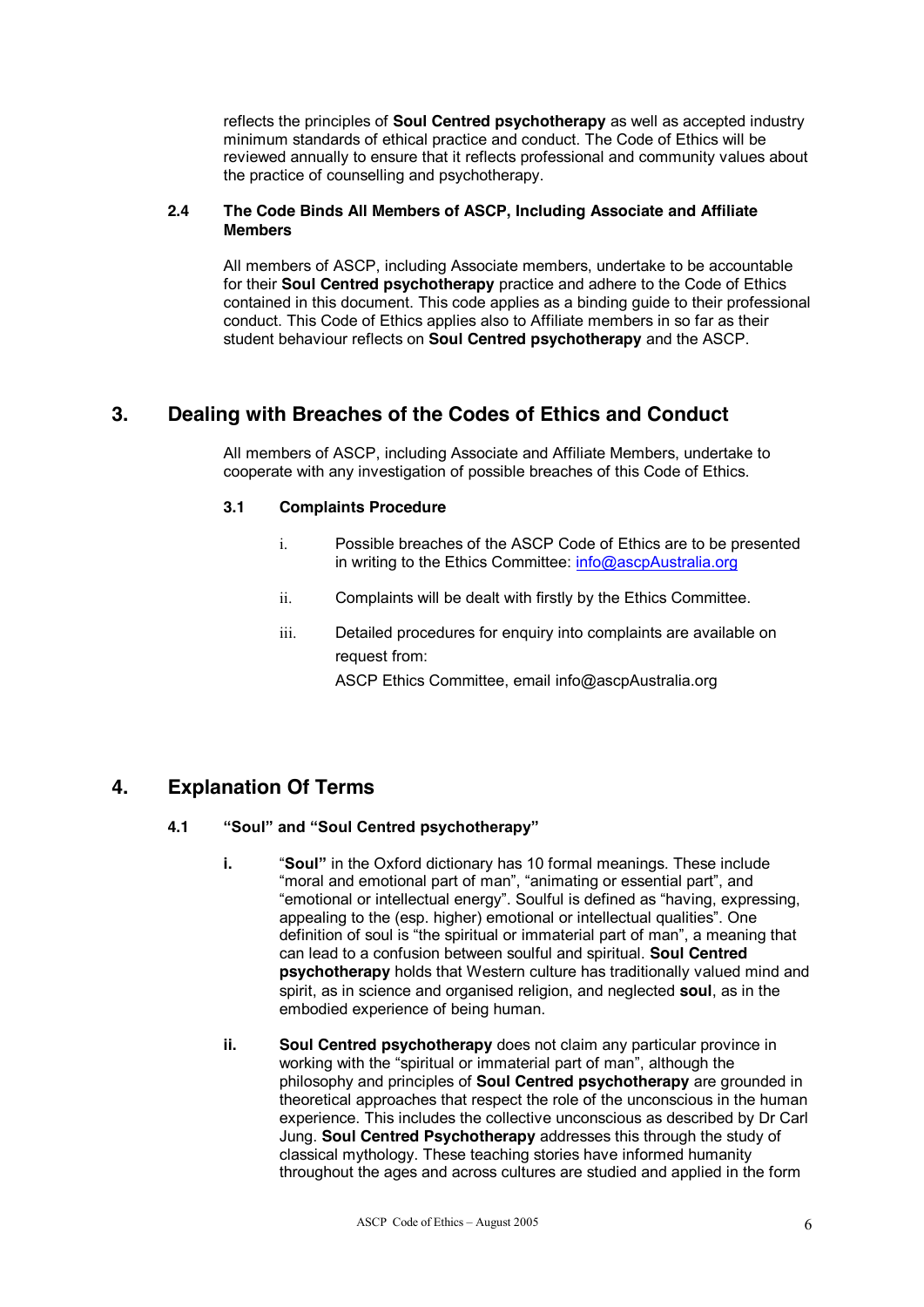of narrative, imagery and creative expression, and personal therapeutic ritual.

- **iii. Soul Centred psychotherapy** is a secular approach in that it is very concerned with the affairs of this world. **Soul Centred psychotherapy** is not ecclesiastical, nor does it, by definition, follow a particular system of religious worship. The notion of the sacred enters **Soul Centred psychotherapy** through the emphasis on meaning. Meaning in **Soul Centred psychotherapy** involves a sense of value and importance that is subjective rather than objective or collective. The central question is 'What does this mean to you?', so that rather than making judgements, **Soul Centred psychotherapists** are working with each person's deepest value and meaning. This is closely related to the idea of honouring whatever emerges in a therapy session. In **Soul Centred psychotherapy** this can take the form of drawing or painting an image, sculpting a form in clay, writing in a journal, or moving to music. In **Soul Centred psychotherapy t**he creative expression of the inner material that comes into awareness (as images, symbols, memories, sensations, sounds etc.) is a way of valuing its importance and developing ongoing relationship with **soul** as the embodied experience of being human.
- **iv. Soul Centred psychotherapy** does not have a particular religious or spiritual orientation. Soul Centred psychotherapy encourages respect for clients' cultural and religious heritage. **Soul Centred psychotherapy** recognises that there is value and meaning in each person's subjective experience of that which is greater than the personal. Rather than naming this as a particular deity, Soul Centred psychotherapy refers to Dr. Jung's description of the Self as the central organising principle of the psyche that reflects that which is greater than the personal.
- **v. Soul Centred psychotherapy** attends to the human experience through the everyday stuff of life: thoughts, emotions, body sensations and symptoms, and the relationships people have with others and the world. Value, meaning, and healing emerge from within each person's unique process of inner work rather than from any external ideal of health, wealth, or happiness. This is what **Soul Centred psychotherapy** calls attending to the experience of **soul**.
- **vi. Soul Centred psychotherapists** are committed to understanding the human experience as fully as possible. The leading edge of research in related fields such as energy psychology and mind-body healing is continually studied and incorporated into the work. Ongoing seminars and training are an integral part of being a **Soul Centred psychotherapist.** The mind-body relationship is a central theme in **Soul Centred Psychotherapy** research and in application of **Soul Centred psychotherapy t**herapeutic interventions**.**
- **v. Soul Centred psychotherapy** is a humanistic, psychodynamic, holistic therapeutic modality that focuses on all aspects of a client's life: thoughts, emotions, body sensations and symptoms, dreams, relationships with others and with the world.

#### **4.2 "Soul Centred psychotherapist"**

A **Soul Centred psychotherapist** is a professional who has been trained and qualified in **Soul Centred psychotherapy***.* A **Soul Centred psychotherapist** demonstrates the personal qualities, values, knowledge and skills necessary to work with clients to promote emotional, physical, mental health and wellbeing regardless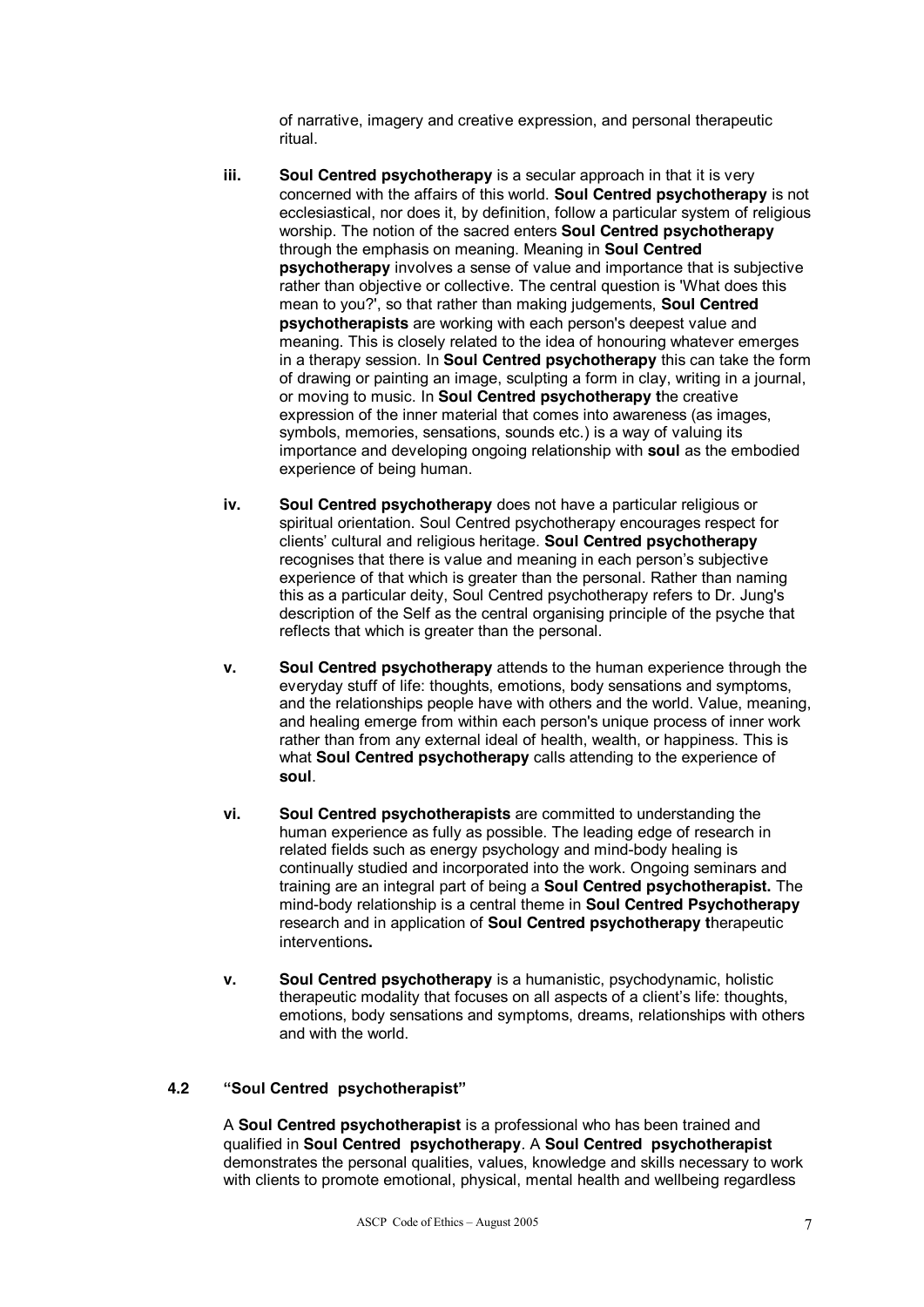of race, class, culture, gender, religion or other individual differences. A **Soul Centred psychotherapist** is competent in applying therapeutic knowledge and skills.

#### **4.3 "Approved supervisor"**

An **approved supervisor** is a **Soul Centred psychotherapist** and a Full member of ASCP who has completed training in the provision of professional supervision provided by ASCP approved training providers.

#### **4.4 "Supervisee"**

A **supervisee** is a **student** or **Soul Centred psychotherapist** undergoing supervision with an **approved supervisor** in the therapeutic practice of **Soul Centred psychotherapy**, either to gain accreditation as a **Soul Centred psychotherapist** or as ongoing professional development.

#### **4.5 "Student"**

A **student** is a person who is undergoing training as a **Soul Centred psychotherapist** at an ASCP approved training program. The **student** is committed to developing the required knowledge and skills base to practice **Soul Centred psychotherapy**. The **student** also has personal qualities that will enable him or her to facilitate a therapeutic relationship.

#### **4.6 "Conflict of interest"**

A **conflict of interest** occurs when what is of benefit to one of the participants in a relationship reduces the benefit, or potentially reduces the benefit, to other participants in the relationship. **Conflict of interest** in **Soul Centred Psychotherapy** can occur

- i. between clients and the **Soul Centred psychotherapist**.
- ii. between membership of a Committee and the function of the Committee.

#### **4.7 "Written informed consent"**

- **4.7.1 Written informed consent** involves an explanation in writing and other communication as necessary that gives the person from whom the consent is being obtained, an understanding about:
	- i. What the consent is being obtained for
	- ii. What will happen as a result of the consent
	- iii. Who will have access to any information, document, videotape or audiotape released by the consent
	- iv. How information will be stored
	- v. How long the consent is valid for, and
	- vi. What will happen to the information at the expiration of the consent.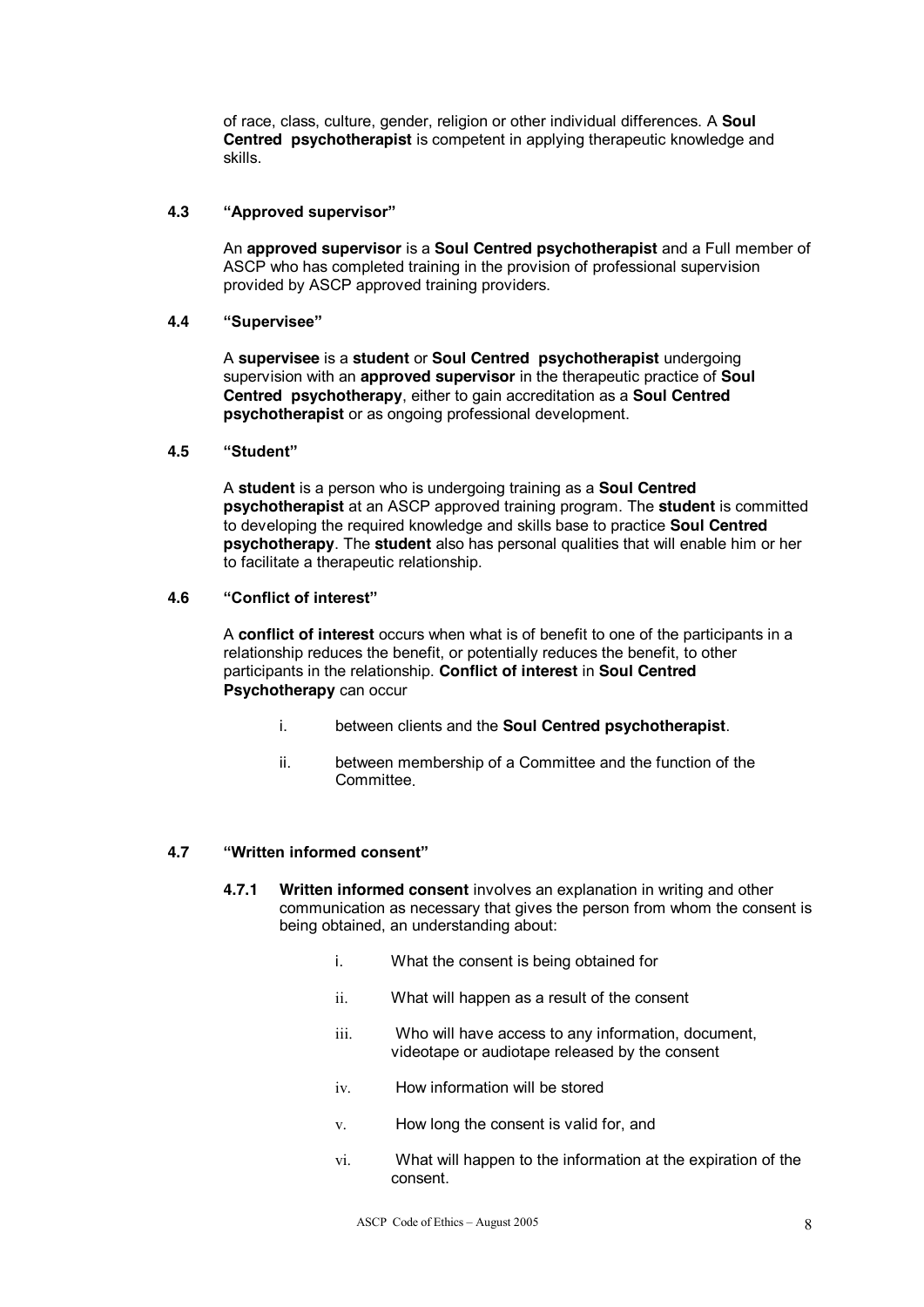**4.7.2 Written informed consent** will only be obtained from someone with legal capacity. Where consent is sought from a minor, or adult without legal capacity, consent can only be given by a parent or guardian authorised to give consent on behalf of the person. A person giving informed consent has a right to withdraw consent at any time.

#### **4.8 "Confidentiality and privacy"**

The 'National Statement on Ethical Conduct in Research Involving Humans' makes the following distinction between **confidentiality** and **privacy**:

*Confidentiality refers to the legal obligations that arise from a relationship in which a person receives information from or about another. The recipient has an obligation not to use that information for any purpose other than that for which it was given. Traditional examples of relationships in which that obligation arises are those between doctors and patients and priest and penitents. However, the obligation can be created by contract. Privacy is a broader concept. A person's interest in keeping personal information private relates to anyone who might have access to that information, whether through a relationship of otherwise. 1* 

**Privacy** and **confidentiality** in this Code refer to all forms of information **Soul Centred psychotherapists** receive via communication including written, oral, nonverbal, and electronic.

1 www.health.gov.au/nhmrc/ppublications/pdf/e35.pdf cited in VAFT Code of Ethics, April 2005.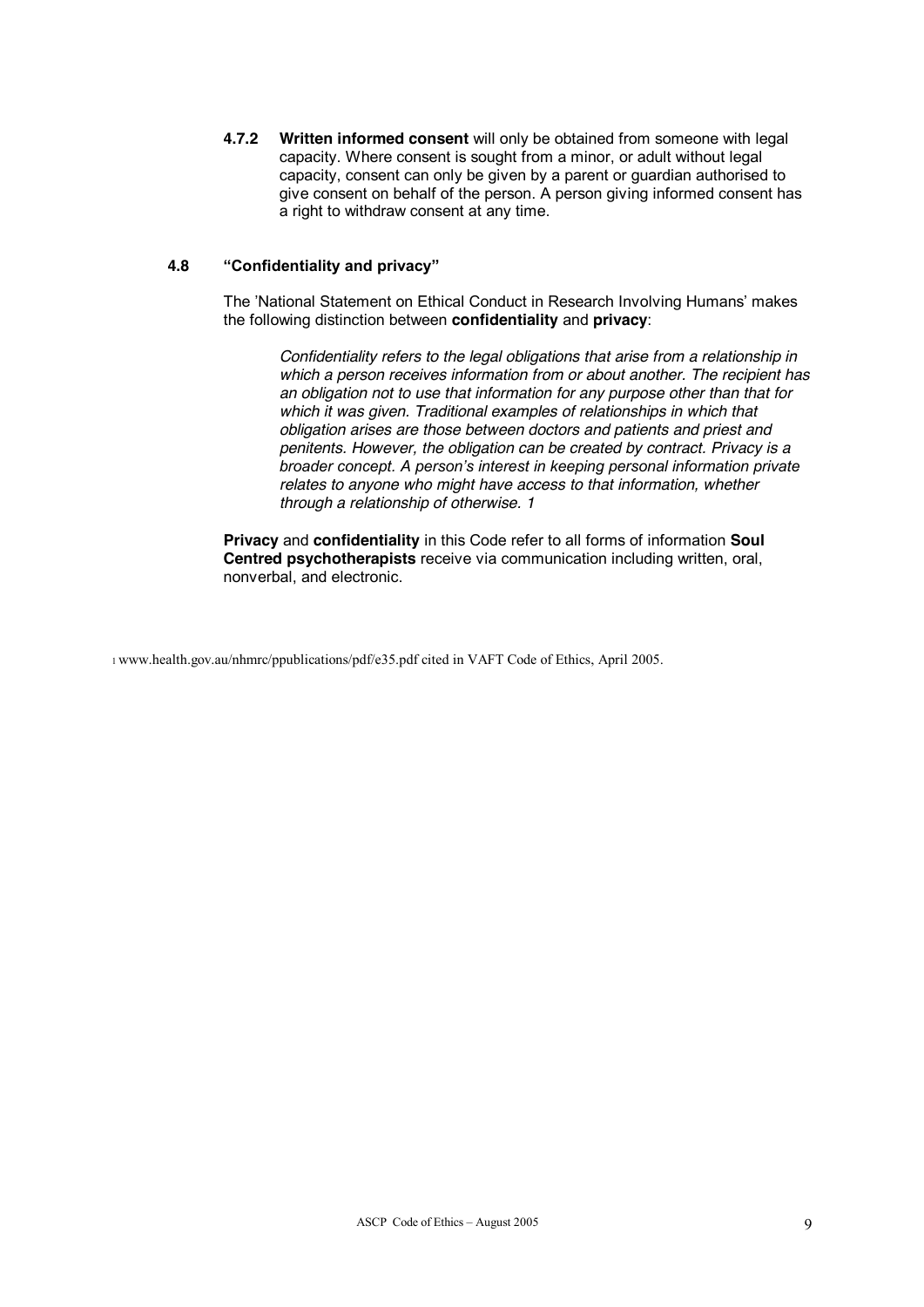# **Section II**

## **Code of Ethics and Principles of Soul Centred Psychotherapy Practice**

The Code of Ethics is divided into sections. Each section describes how the philosophy and principles of **Soul Centred psychotherapy** underpin the Code and influence the practice and conduct of **Soul Centred psychotherapists**.

## **1. Soul Centred Psychotherapists respect the essential humanity, worth and dignity in all people and promote these values in their work**

- 1.1 **Soul Centred psychotherapists** do not discriminate against or refuse service to anyone on the basis of race, ethnicity, social and economic status, gender, religion, national origin, disability, age, beliefs, sexual orientation or contribution to society, or any other individual differences.
- 1.2 **Soul Centred psychotherapists** provide sufficient information about the extent and nature of their service, fees, and the potential benefits and risks of their service, that clients can make informed decisions about participating in **Soul Centred psychotherapy.**
- 1.3 **Soul Centred psychotherapists** respect the client's right to make decisions. They work with clients to make these decisions based on the client's systems of value and meaning, with the fundamental principle of causing no harm to self or others. They use therapeutic interventions that support clients to clarify their own systems of value and meaning and to act from these. They do not impose their own values on the client.
- 1.4 **Soul Centred psychotherapists** recognise and respect diversity among people and oppose discrimination and oppressive behaviour.

# **2. Soul Centred Psychotherapists Adopt an Holistic Approach**

**Soul Centred psychotherapists** use a range of therapeutic interventions from well researched therapeutic modalities.

## **3. Soul Centred Psychotherapists Promote the Health and Wellbeing of Individuals**

- **3.1 Soul Centred psychotherapists** have a responsibility to work with individuals toward an experience of health and wellbeing that is meaningful to the individual.
- 3.2 **Soul Centred psychotherapists** are guided by the principle that health and wellbeing emerge from within each person's unique process of inner work rather than from any external ideal of health, wealth, or happiness.
- 3.3 **Soul Centred psychotherapists** strive to enhance an individual's health and well being while minimising harm to that person or others.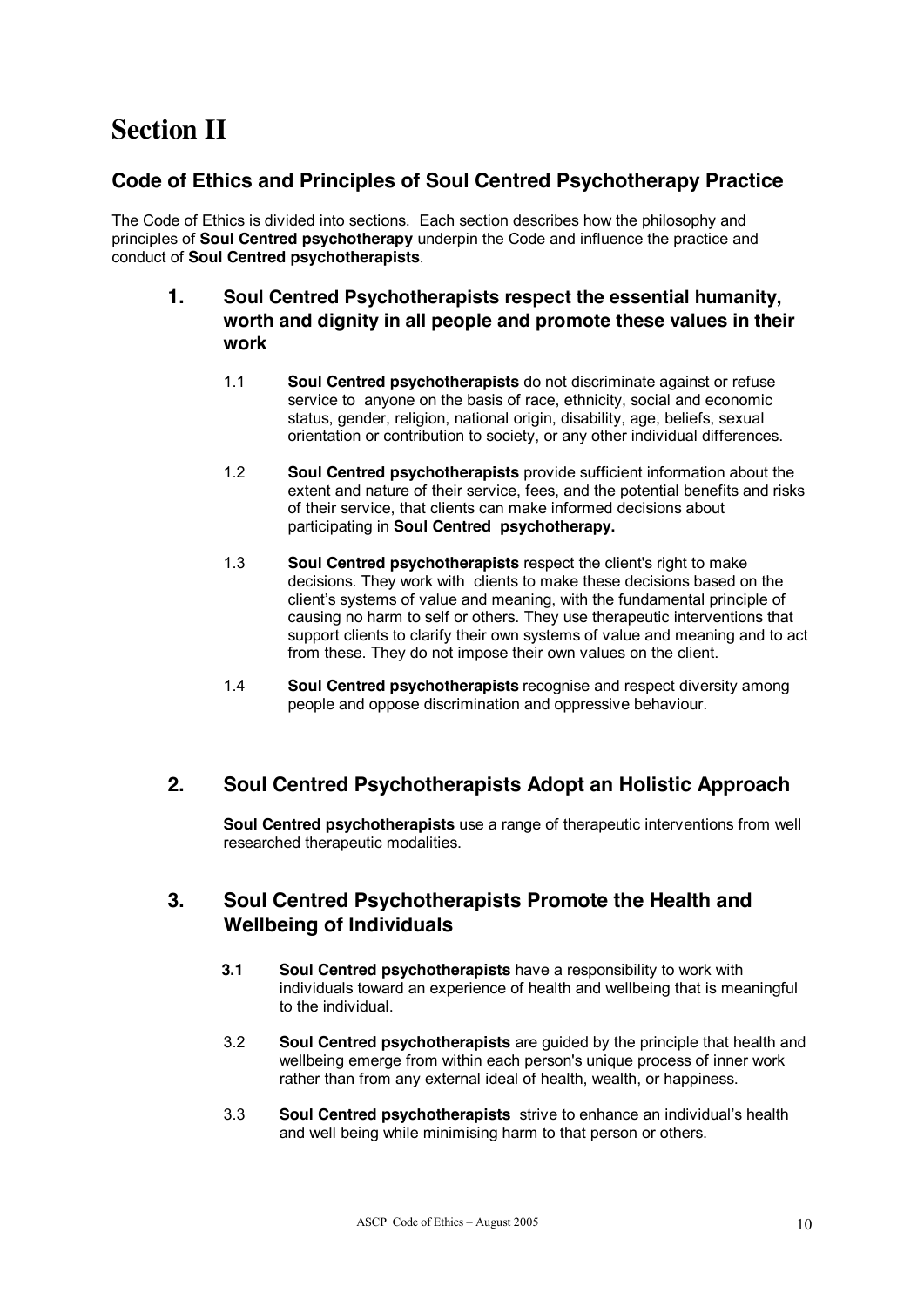- 3.3.1 In the event of harm resulting from therapy, the individual **Soul Centred psychotherapist** takes responsibility for working towards restoration of the individual's health and wellbeing.
- 3.3.2 ASCP recommends that **Soul Centred psychotherapists** hold professional indemnity insurance.
- 3.4 **Soul Centred psychotherapists** may appropriately refuse services to clients if such services are seen as harmful to any person. They assume a duty of care for such clients in terms of referrals or other appropriate arrangements.
- 3.5 **Soul Centred psychotherapists** continue therapeutic relationships only as long as it is considered that clients are benefiting from these relationships.
- 3.6 **Soul Centred psychotherapists** assist people to obtain other services if they are unable, for appropriate reasons, to provide professional help.
- 3.7 **Soul Centred psychotherapists** do not abandon or neglect clients in treatment without making reasonable arrangements for the continuation of such treatment.
- 3.8 **Soul Centred psychotherapists** will rarely agree to provide services to a person at the request of a third party. If this occurs, they will clarify, as far as possible at the outset of the service, the nature of the relationship with each party and the limits of **confidentiality***.*

# **4. Soul Centred Psychotherapists Maintain Professional Boundaries and Avoid a Conflict of Interest**

- 4.1 **Soul Centred psychotherapists** are aware of their influential position with respect to clients. They avoid exploiting the trust and vulnerability of clients.
- 4.2 **Soul Centred psychotherapists** avoid non professional dual relationships with clients. Examples of such dual relationships include, but are not limited to, business or close personal, religious, political or other non professional relationships with clients. When a dual relationship cannot be avoided, a **Soul Centred psychotherapist** takes appropriate professional precautions such as professional supervision, peer review and support, and/or additional training to ensure that his or her judgment is not impaired and no action is taken that can be to the advantage of the therapist at the expense of a client.
- 4.3 Where there is a conflict between this Code of Ethics and the requirements of any organisation that a **Soul Centred psychotherapist** is involved with, the **Soul Centred psychotherapist** must clarify the nature of the conflict and inform all parties of the therapist's ethical responsibilities under this Code of Ethics, with a view to seeking constructive resolution of the conflict.
- 4.4 **Soul Centred psychotherapists** do not use their professional relationships with clients to further their own personal interests
- 4.5 **Soul Centred psychotherapists** never engage in sexual intimacy with clients.
- 4.6 **Soul Centred psychotherapists** never engage in sexual intimacy with former clients unless more than three years have elapsed since the therapy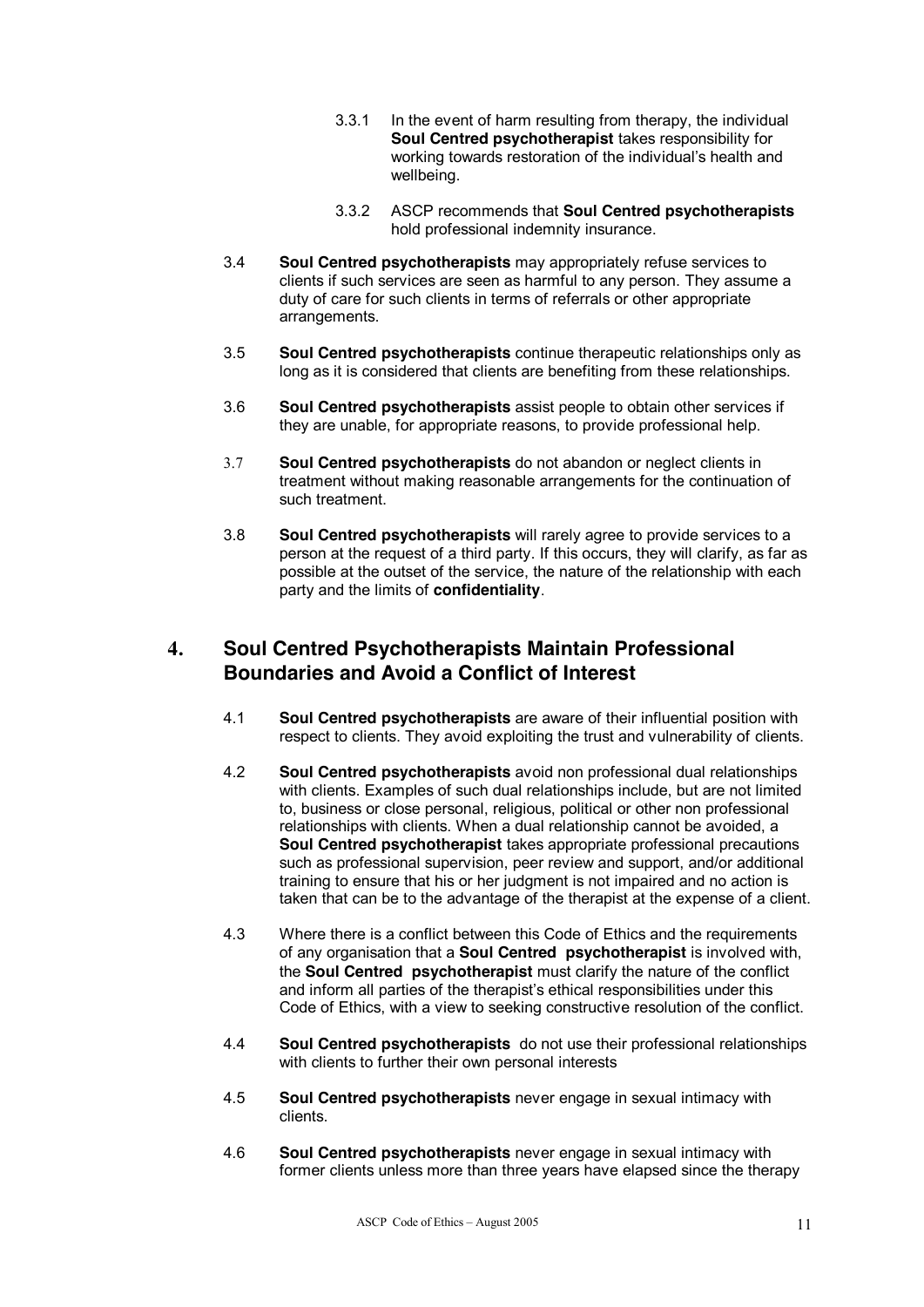ceased. Should a therapist engage in sexual intimacy with a former client following three years after termination or last professional contact, the burden shifts to the former therapist to demonstrate that there has been no exploitation of or injury to the former client.

- 4.7 **Soul Centred psychotherapists** must remain accountable for relationships with former clients and must exercise caution about entering into relationships after the therapy process has ended. Professional supervision should be sought if an attempt to build a relationship with a former client is being considered.
- 4.8 **Soul Centred psychotherapists** have an obligation to declare any conflict of interest to the client at the beginning of any therapeutic relationship and to take positive steps throughout their dealings with clients to avoid **conflicts of interest**.

# **5. Soul Centred Psychotherapists Respect the Confidentiality and Privacy of Clients.**

- 5.1 From the outset of therapy, **Soul Centred psychotherapists** communicate their policy of confidentiality, including the circumstances set out in 5.4, to clients.
- 5.2 **Soul Centred psychotherapists** obtain **written informed consent** from clients before videotaping, audiorecording, third party observation or professional consultation.
- 5.3 **Soul Centred psychotherapists** take special precautions to protect the individual privacy and confidentiality of clients.
- 5.4 **Soul Centred psychotherapists** will not disclose client confidences except:
	- 5.4.1 When compelled to by law in respect of abuse related legislation. **Soul Centred psychotherapists** are not mandated by law to report child abuse, but they are expected to do so.
	- 5.4.2 When the confidence relates to ongoing child abuse.
	- 5.4.3 To prevent a clear and immediate danger to a person or persons.
	- 5.4.5 Where a **Soul Centred psychotherapist** is a defendant in a civil, criminal or disciplinary action arising from the therapy (in which case client confidences may be disclosed only in the course of that action) or
	- 5.4.6 With the **written informed consent** of the client and then only such information that is covered by the consent.
- 5.5 If a **Soul Centred psychotherapist** has permission or is compelled to disclose confidential information, any disclosure will be limited to the information described in the consent or related to the compulsion. Disclosure will be limited to only those persons with a need to know the information.
- 5.6 **Soul Centred psychotherapists** use client information in teaching, writing and public presentations only with **written informed consent** or when any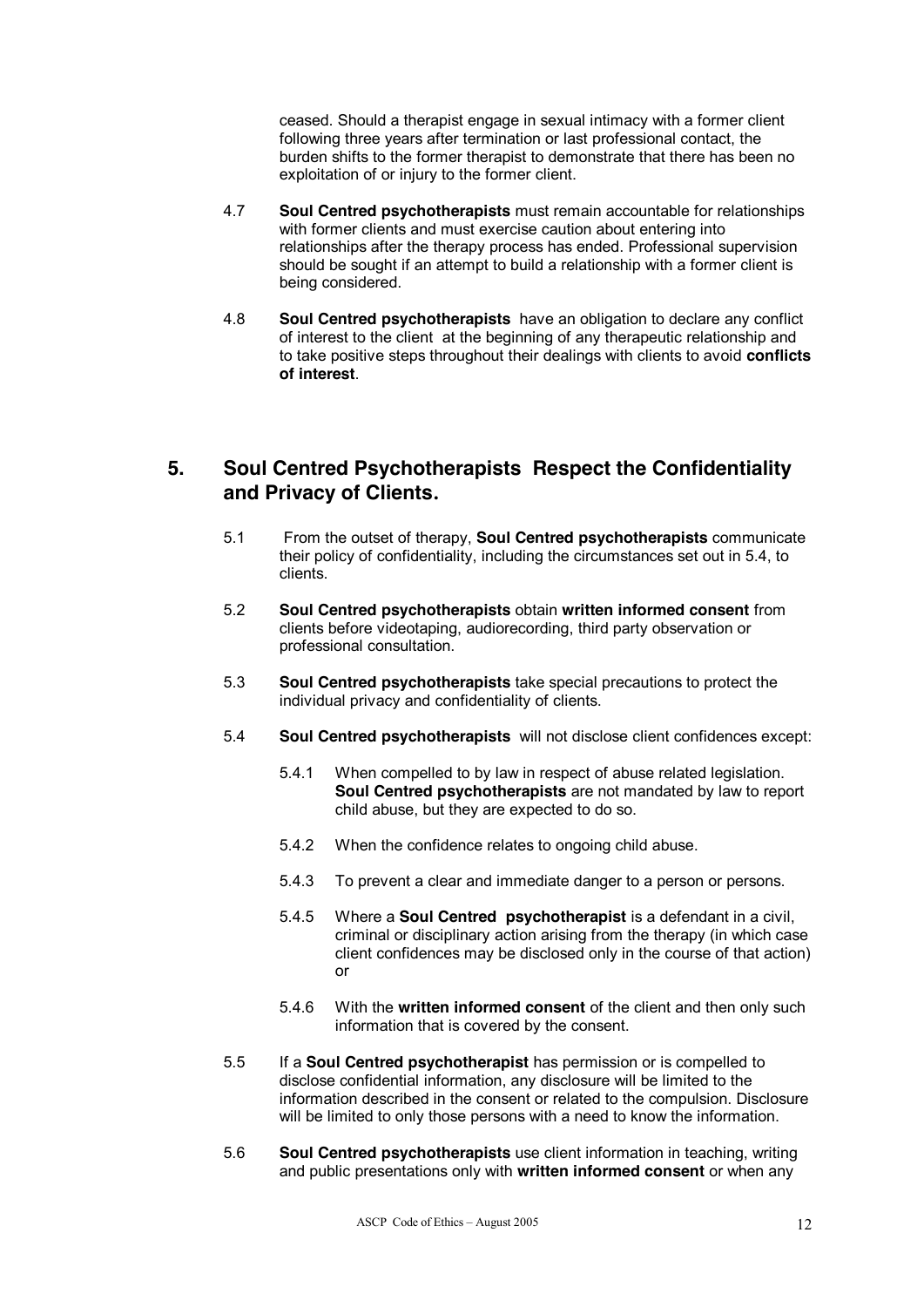information that could lead to the identification of the client has been deleted.

- 5.7 **Soul Centred psychotherapists** keep accurate written records of their work with clients.
- 5.8 **Soul Centred psychotherapists** give clients access to **Soul Centred psychotherapy** records concerning them except where access may breach the rights of another person.
- 5.9 **Soul Centred psychotherapists** store or dispose of client records, including electronic records, in accordance with the **Health Records Act 2001***,* the **Information Privacy Act 2000** and other relevant laws, standards and protocols.
- 5.10 **Soul Centred psychotherapists** make arrangements in advance for the storage, transfer, or disposal of client records in accordance with the law and in ways that maintain **confidentiality** and safeguard the welfare of clients, in the events of the therapists' moving from an area, closing their practice or death.
- 5.11 Agreements about confidentiality continue after the client's death unless there are overriding legal considerations.

# **6. Soul Centred Psychotherapists Maintain High Standards of Professional Competence and Integrity**

- 6.1 **Soul Centred psychotherapists** remain informed about and critically reflect upon new developments in relevant psychotherapy theory, practice and research based knowledge.
- 6.2 **Soul Centred psychotherapists** competence in their practice that is consistent with recognised standards of effectiveness.
- 6.3 **Soul Centred psychotherapists** utilise regular supervision and consultation during their practice lifetime as a means to further develop their practice competency and efficacy.
- 6.4 **Soul Centred psychotherapists**, because of their ability to influence the lives of others, exercise prudence and care when:
	- 6.4.1 Working with clients and other professionals
	- 6.4.2 Making professional recommendations, and
	- 6.4.3 Publicly stating opinions through testimony or other public statements.
- 6.5 **Soul Centred psychotherapists** do not solicit the clients of either their colleagues or their place of employment for their own private practice. **Soul Centred psychotherapists** have an obligation not to impair the work of their colleagues. Nevertheless, **Soul Centred psychotherapists** will acknowledge the client's right to seek a second opinion.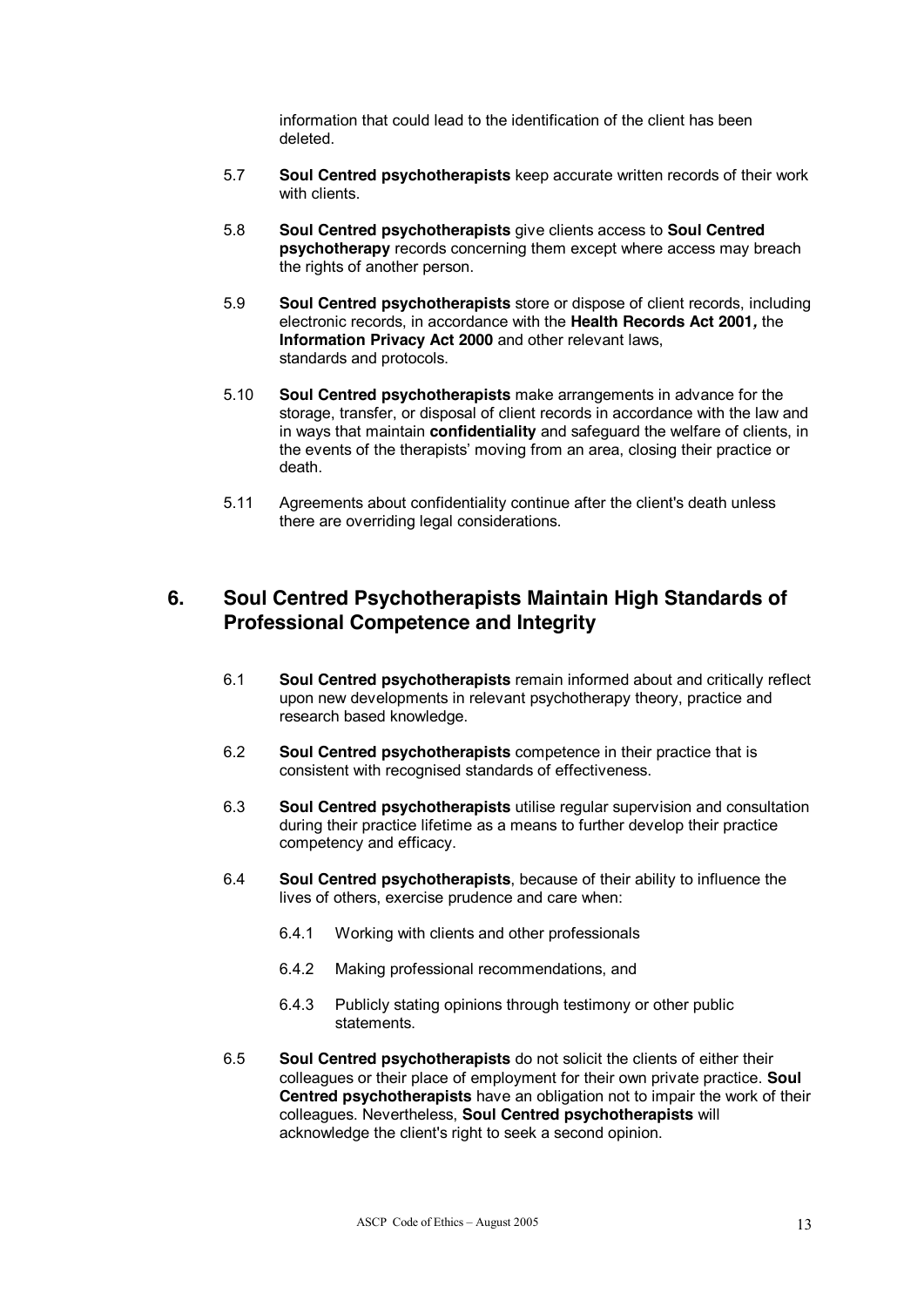- 6.6 **Soul Centred psychotherapists** do not treat or advise about problems outside the recognised boundaries of their expertise.
- 6.7 **Soul Centred psychotherapists** demonstrate fitness to practice by
	- i. recognising their limitations
	- ii. taking appropriate action when their personal circumstances or mental or physical health may impair their work performance or therapeutic judgment
	- iii. seeking timely professional assistance
	- iv. refraining from the use of alcohol or drugs or any other substance which may impair their work performance or therapeutic judgement.
- 6.8 **Soul Centred psychotherapists** do not engage in conduct likely to bring their profession into disrepute. Conduct that is likely to bring the profession into disrepute includes, but is not limited to:
	- 6.8.1 Being convicted of an indictable offence.
	- 6.8.2 Being found to have perpetrated fraud or misrepresentation relating to one's qualifications, functions, research activities, publications or authorship.
	- 6.8.3 Being expelled from or disciplined by other professional organisations.
	- 6.8.4 Having one's registration suspended or revoked or being otherwise disciplined by regulatory bodies.
	- 6.8.5 Being unable to demonstrate competence to practise **Soul Centred psychotherapy**.
	- 6.8.6 Harassing, exploiting or threatening clients, **students**, trainees, **supervisees**, employees, colleagues, or research participants.
	- 6.8.7 Failing to cooperate with the ASCP at any point from the inception of an ethical complaint through to the completion of all proceedings regarding that complaint.
- 6.9 **Soul Centred psychotherapists** are committed to protect the public against incompetent and dishonourable practices and are prepared to challenge these practices.

# **7. Soul Centred Psychotherapists as Teachers, Supervisors and Researchers are Dedicated to High Standards of Scholarship Through Education, Research and Training.**

7.1 **Soul Centred psychotherapists** as teachers, supervisors and researchers bring transparency, self reflection and respect to their work with **students** and **supervisees**.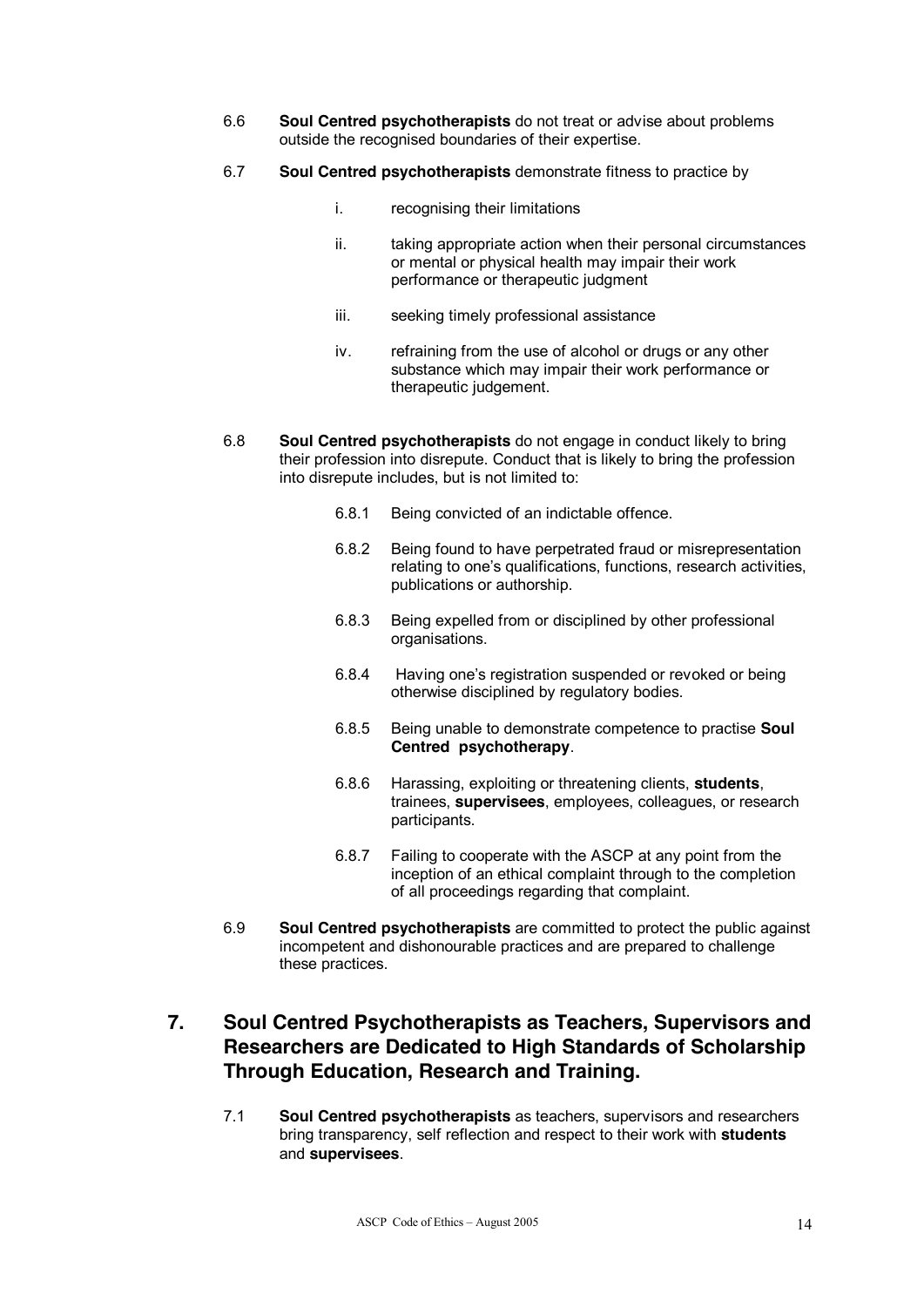- 7.2 **Soul Centred psychotherapists** as teachers, supervisors and researchers present accurate information.
- 7.3 **Soul Centred psychotherapists** as teachers, supervisors and researchers make efforts to prevent the distortion or misuse of their practice and research findings.
- 7.4 **Soul Centred psychotherapists** as teachers, supervisors and researchers do not engage in sexual intimacy with current **students** or **supervisees**.
	- 7.4.1 Should a teacher or supervisor engage in sexual activity with a former **student** or **supervisee**, the burden of proof shifts to the teacher or supervisor to demonstrate that there has been no exploitation of or injury to the former **student** or **supervisee**.
- 7.5 **Soul Centred psychotherapists** as teachers, supervisors and researchers do not permit **students**, employees or **supervisees** to perform or hold themselves out as competent to perform professional services beyond their training, level of experience and competence.
- 7.6 **Soul Centred psychotherapists** as teachers, supervisors and researchers ensure that individuals participating in group training and supervision observe **confidentiality** and this Code of Ethics.
- 7.7 **Soul Centred psychotherapists** involved in research respect the dignity and protect the welfare of participants in research, whether they are clients, **students**, **supervisees** or others.
- 7.8 **Soul Centred psychotherapists** are familiar with Federal and State laws and regulations that have a bearing on their research.
- 7.9 **Soul Centred psychotherapists** comply with professional standards governing the conduct of research and assign appropriate publication and authorship credits in accordance with those standards.
- 7.10 **Soul Centred psychotherapists** do not engage in research that has not been evaluated and approved by an independent Ethics Committee.
- 7.11 **Soul Centred psychotherapists** inform potential participants in research of all aspects of the research that might reasonably be expected to influence a willingness to participate. Investigators take steps to ensure consent is voluntary and informed when participants are also receiving therapy services, have impairments which limit understanding and/or communication, or when participants are children.
- 7.12 **Soul Centred psychotherapists** involved in research declare to potential participants any benefit that may accrue to the therapist and may give rise to a **conflict of interest** in the outcome of the research.
- 7.13 **Soul Centred psychotherapists** respect participants' freedom to decline participation in or to withdraw from a research study at any time.
- 7.14 Information obtained about a research participant during the course of an investigation is confidential unless the person has given **written informed consent**.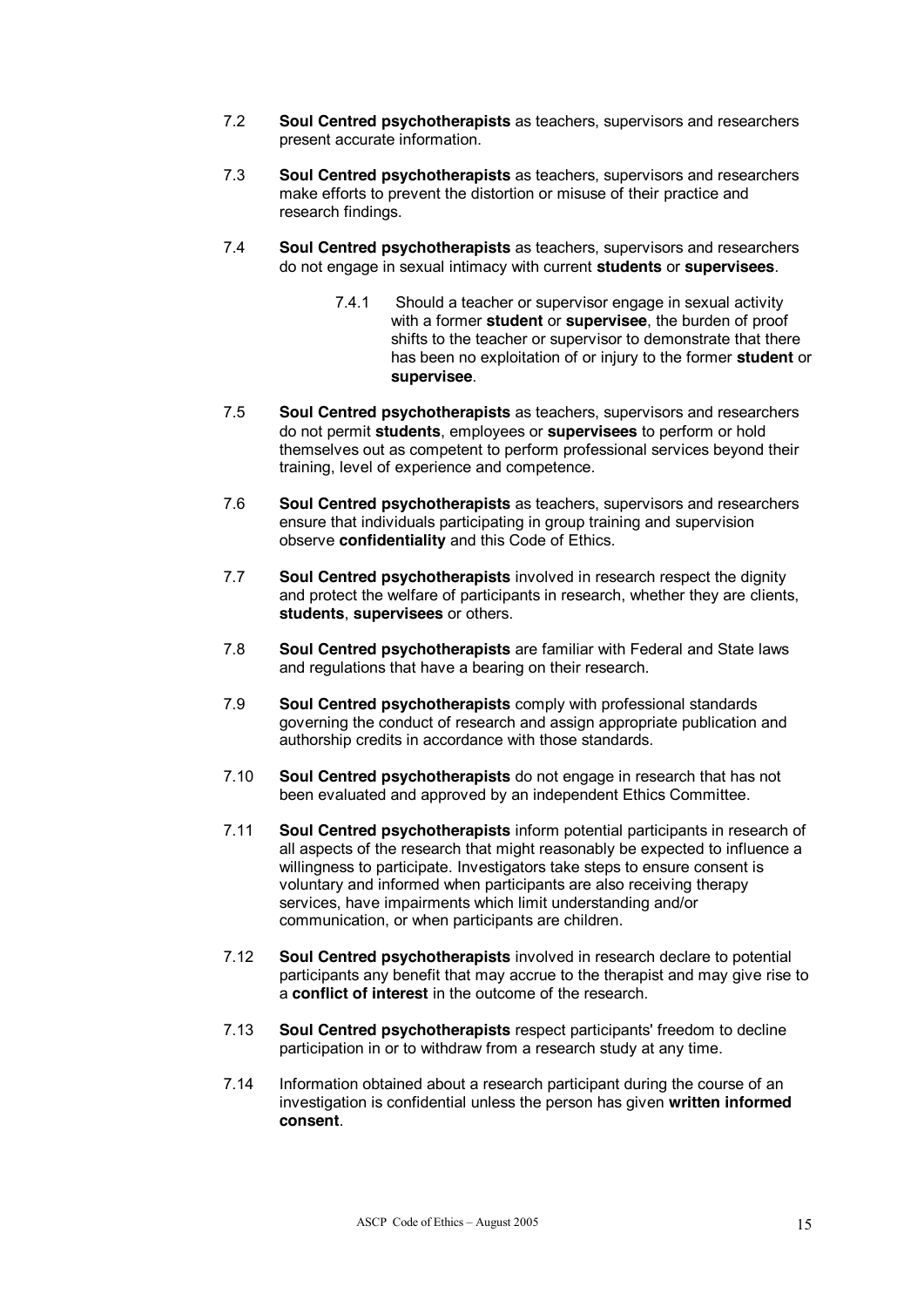# **Section III Code of Conduct**

## **1. Financial Arrangements**

**Soul Centred psychotherapists** only make financial arrangements with clients, **supervisees** and third party payers that may be subject to scrutiny by all involved parties and conform to this Code of Ethics.

- 1.1 **Soul Centred psychotherapists** do not offer or accept payment for referrals.
- 1.2 **Soul Centred psychotherapists** do not charge excessive fees for services. Excessive fees are consdiered to be those that exceed the highest common fee by more than 15%.
- 1.3 **Soul Centred psychotherapists**, when setting fees, give consideration to the client's ability to pay.
- 1.4 **Soul Centred psychotherapists** do not give to or receive from clients gifts of substantial value or gifts that impair the integrity or efficacy of the therapeutic relationship.
- 1.5 **Soul Centred psychotherapists** disclose their fees and the arrangements for payment to clients and **supervisees** at the commencement of services. This should include conditions for payment relating to all fees, including arrangements for missed appointments, late payment of fees, non payment of fees, etc.
- 1.6 **Soul Centred psychotherapists** do not seek collection by agency or legal recourse for unpaid balances of fees. They can terminate therapy when fees remain unpaid for more than 6 psychotherapy sessions after clear and precise requests for payment have not resulted in payment or an acceptable arrangement to pay. They do not withhold records that are requested and necessary for a client's treatment solely because payment has not been received for past services.
- 1.7 **Soul Centred psychotherapists** ordinarily refrain from accepting goods and services from **supervisees** or clients in return for services rendered. Bartering for professional services may be conducted only if:
	- i. the **supervisee** or client requests it,
	- ii. the relationship is not exploitative,
	- iii. the professional relationship is not distorted, and
	- iv. a clear written contract is established
- 1.8 **Soul Centred psychotherapists** represent facts truthfully to clients, third party payers and **supervisees** regarding services rendered.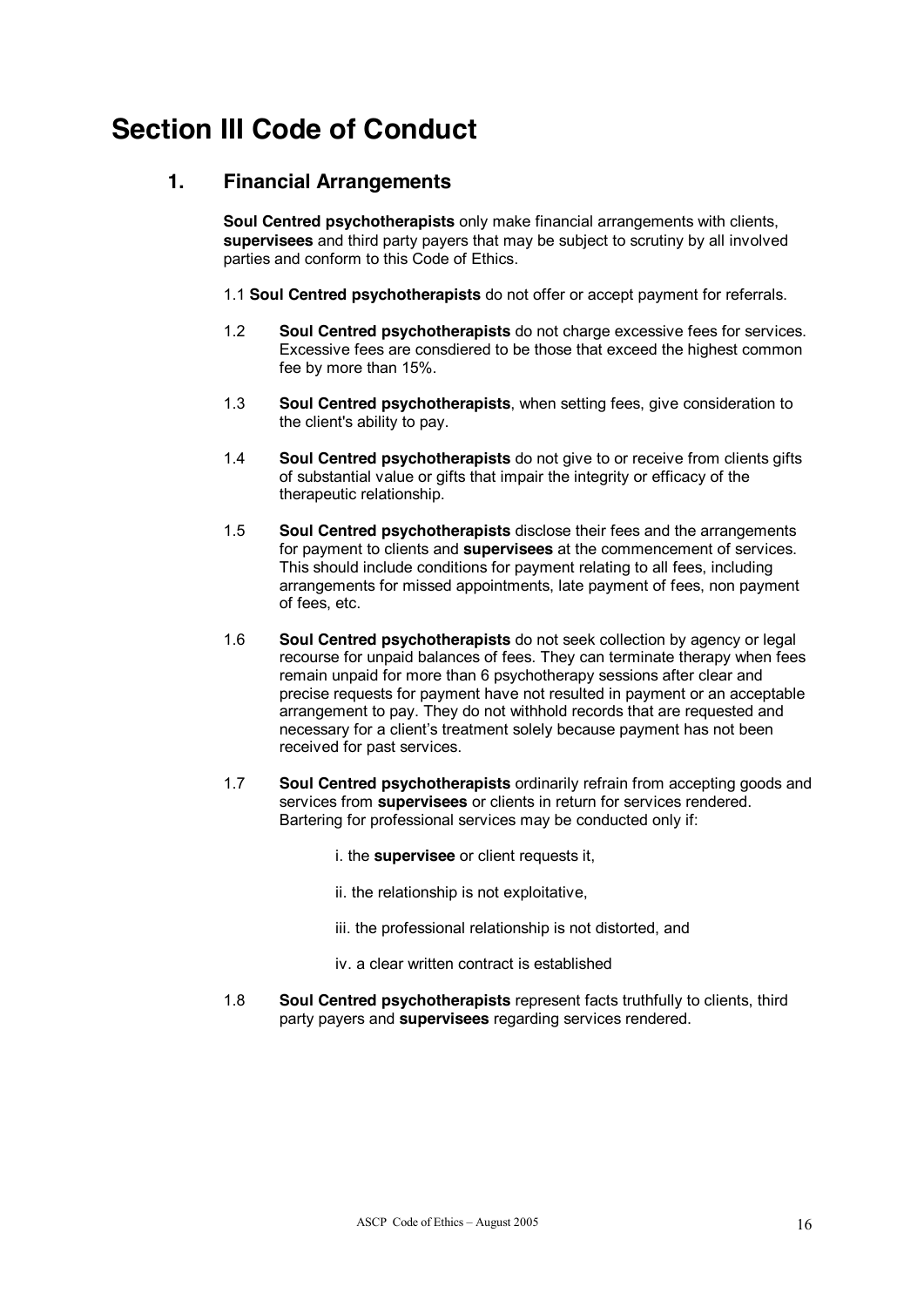# **2. Advertising**

**Soul Centred psychotherapists** engage in appropriate promotional activities, including those that enable members of the public to choose professional services on an informed basis.

#### **2.1 General Advertising**

- 2.1.1 **Soul Centred psychotherapists** accurately represent their competence, education, training and experience relevant to their practice of **Soul Centred psychotherapy**.
- 2.1.2 **Soul Centred psychotherapists** ensure that advertisements and publications in any media (such as directories, announcements, business cards, brochures, newspapers, radio, television, facsimiles, websites and digital technology) convey information that is necessary for the public to make an appropriate selection of professional services. Information should include:
	- i. Office information, such as name, address, telephone number,
	- ii. Credit card acceptability,
	- iii. Fees,
	- iv. Language spoken
	- v. Office hours.
	- vi. Appropriate qualifications, state registrations and ASCP Full Member status.
	- vii. Description of practice.
- 2.1.3 **Soul Centred psychotherapists** do not use a name which could mislead the public concerning the identity, responsibility, source and status of those practising under that name and do not hold themselves out as being partners or associates of a firm if they are not.
- 2.1.4 **Soul Centred psychotherapists** do not use any professional identification (such as a business card, office sign, letterhead, website or telephone or association directory listing) if it includes a statement or claim that is false, fraudulent, misleading or deceptive. A statement is false, fraudulent, misleading or deceptive if it:
	- i. Contains a material misrepresentation of fact,
	- ii. Fails to state any material fact necessary to make the statement, in light of all circumstances, not misleading, or
	- iii. Is intended to or is likely to create an unjustified expectation.
- 2.1.5 **Soul Centred psychotherapists** correct, wherever possible, false, misleading or inaccurate information and representations made by others concerning the therapist's qualifications, services or products.